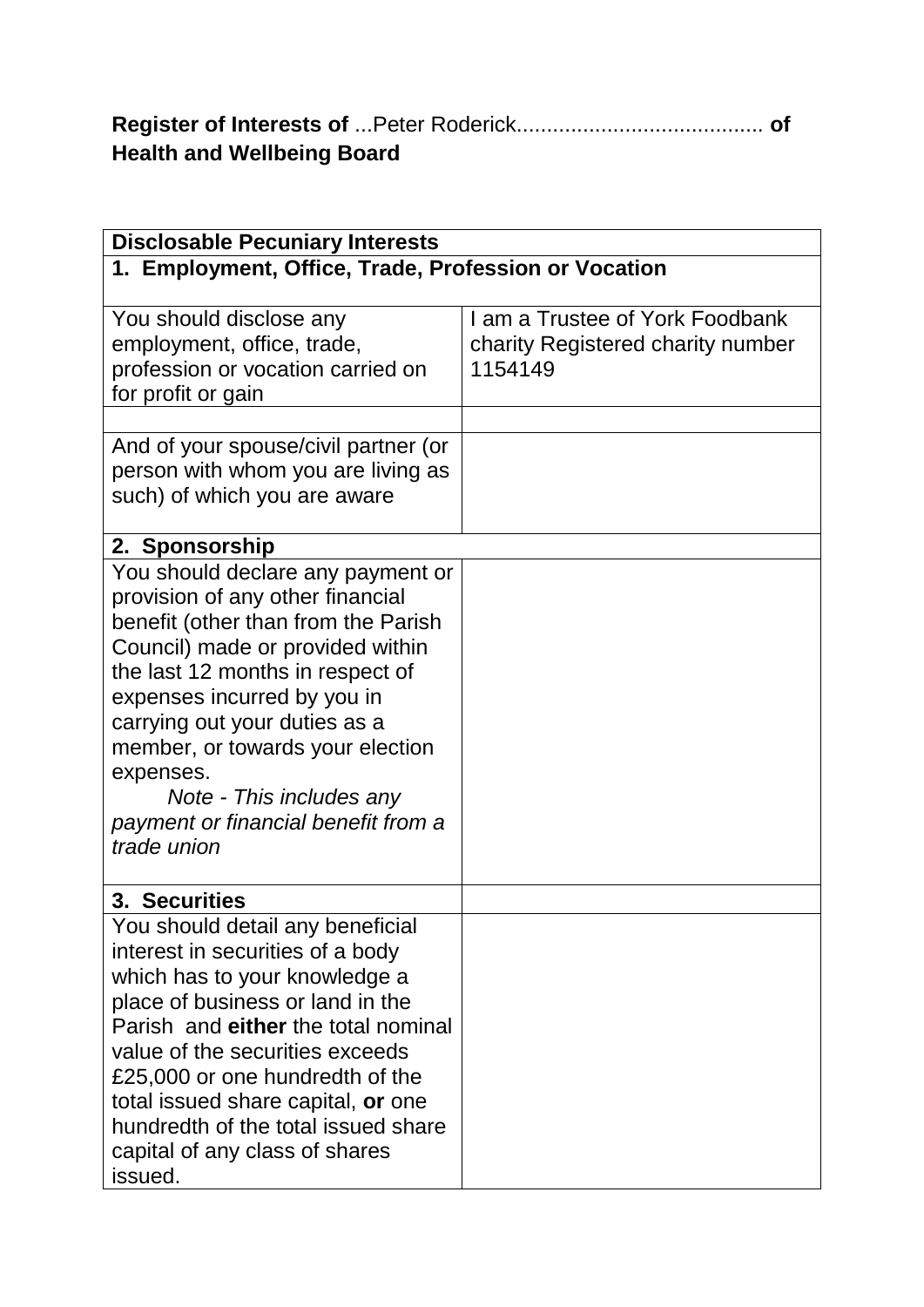| "Securities" does not include<br>building society accounts but<br>includes securities of all other<br>descriptions such as shares,<br>debentures, stock, loan stock and<br>units of a collective investment<br>scheme                                                                                                                                                                                                                                       |                                                               |  |
|-------------------------------------------------------------------------------------------------------------------------------------------------------------------------------------------------------------------------------------------------------------------------------------------------------------------------------------------------------------------------------------------------------------------------------------------------------------|---------------------------------------------------------------|--|
| And of your spouse/civil partner (or<br>person with whom you are living as<br>such) of which you are aware                                                                                                                                                                                                                                                                                                                                                  |                                                               |  |
| 4. Contracts                                                                                                                                                                                                                                                                                                                                                                                                                                                |                                                               |  |
| You should detail any current<br>undischarged contract made<br>between you, or a body in which<br>you have a beneficial interest, and<br>the Council under which goods or<br>services are to be provided or<br>works are to be executed<br>You have a beneficial interest in a<br>body which is a firm in which you<br>are a partner or a body corporate<br>of which you are a director, or in<br>the securities of which you have a<br>beneficial interest |                                                               |  |
| And of your spouse/civil partner (or<br>person with whom you are living as<br>such) of which you are aware                                                                                                                                                                                                                                                                                                                                                  |                                                               |  |
| 5. Land, Licences and Corporate Tenancies                                                                                                                                                                                                                                                                                                                                                                                                                   |                                                               |  |
| <b>Land</b><br>You should detail any beneficial<br>interest in land within the Parish<br>(excluding any easement, or right<br>in or over land which does not<br>carry the right to occupy or receive                                                                                                                                                                                                                                                        | I own a property in York, 38<br>Allerton Drive, York, YO266NL |  |